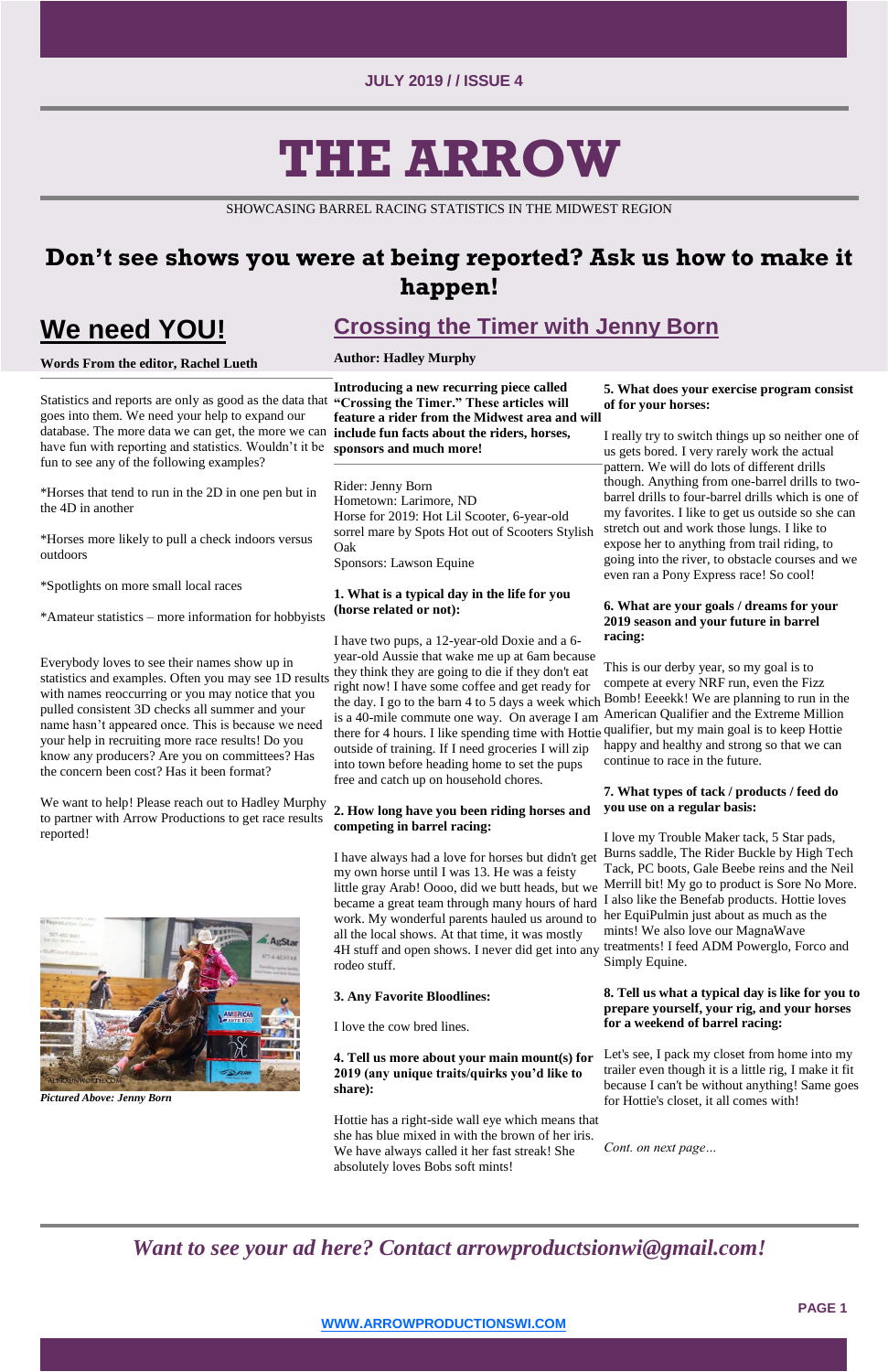# **Arrow Productions LLC**

### **Crossing the Timer Cont…**

Hmm. Well, I was trying to impress my hubby with my riding skills. It was hot outside, so I was in shorts. I hopped on my buckskin mare bareback and started riding around the yard and then went out into the hay field. I am pretty sure she got stung by a bee because she never bucked or did anything, ever until that day, of course. I got thrown off and broke two fingers. So much for impressing the hubby.  $^{\circledR}$ 

### **9. Tell us one embarrassing moment you've had in your time with horses:**

#### **10. What tips or suggestions would you share with someone wanting to start out competing in barrel racing events:**

Know the fundamentals so you always have them to go back to if you are having trouble somewhere along the pattern. Haul, haul, haul, and not just to barrel runs but anywhere! Get them exposed to all different situations. Surround yourself with good people that want to help you succeed! No question is a dumb question. The horse world is a never-ending learning adventure!

### **11. What are some qualities you look for in a barrel prospect or your next mount:**

I look for that correct build. I like the shorter back and longer underline. I also look for that willingness to learn.

### **12. Do you have anything else you'd like to add or share that you'd love for people to know about?**

Never give up on something that has always been a part of you. I was out of the horse world for 20 years due to life happening. To start over at my age was not always easy but it is has so been worth it! I am so thankful for all my family, friends and all the professionals that have supported and encouraged and loved me along this journey! I would not be where I am today without them! A huge thank you to my hubby! Poor guy had no idea what he was getting into when I said I wanted to.

### **Peter Joseph Murphy**

### **2-6-1942 – 6-13-2019**



### **Tribute to Peter Murphy Words from Hadley**

It is with great sadness that I must share this. On June 13th, the Murphy family had to say our final Goodbye to the man who was the reason Race to Remember began. Peter Murphy passed away after a long 6+ year battle with Alzheimer's. Those words still don't seem real to type out. It's hard to really put into words the feeling all of us are feeling at this time. I'm sure most who have been through this disease can understand, it is a very long, sad goodbye to a loved one with Alzheimer's. And now to be faced with the reality that he is gone is very hard to process and grasp.

July 10th Summer Series – Kuka's July 12th – 14th – Prospector Challenge July 12th – 14th – Sc Productions, Winona July 17<sup>th</sup> – Showtime Arena July 19th – 21st – WI Challenge July 20th – Tuff Arena Benefit Race July 24th Summer Series – Kuka's July 26th – 28th Feathers & Arrows July 26<sup>th</sup> – WI IBRA

**Arrow Productions PartnersBEA** Abby Whitish - Independent BEMER Distributor

**HORSE RANCH** 



I'll be honest about my intentions on starting Race to Remember back in 2012. I did it for selfish reasons. Of course, I would love to say that this benefit began to find a cure for Alzheimer's to help all affected by it, but my main reason was to save my grandpa's life. He was my fire in making this event such a success year after year. I won't lie when I say some years were getting harder and harder to do as I watched him continue to be taken by this disease and I started to feel like hope was getting lost for him. I had to really dig deep and keep going.

This loss does take the wind out of my sails a bit. It will take some time to really come to terms with the reality and control all of the emotions that come with this disease. But I will have a new fire lit, and Race to Remember will continue. If I've learned anything in the past 6 years it is this – barrel racing and success in the arena is something to set goals and dreams for, but the people you meet along the way and have a part of your life are what truly shapes you and builds your character. You can learn something from every person you meet and how you handle difficult situations will determine whether you succeed or whether you learn. And it is always OK to learn.

In memory of my grandpa Pete, donations received after his passing specifically for Race to Remember exceeded \$1,800 from his family and friends. This will all be added onto the money that is raised in November at this year's Race to Remember event Nov 8-10th. All donations are than sent to the ADRC at Mayo

Clinic to support the research and studies of Alzheimer's disease.

Thank-you all for your continued support of this benefit – whether you are a competitor, a sponsor, have donated in some way (silent auction, monetary, etc), or simply donated a hug and kind words, you all have been a part of the success of this event. I hope one day soon we can all celebrate together when they make the official announcement that the first person has been CURED from this disease.

- Hadley Murphy [#racetoremember](https://www.facebook.com/hashtag/racetoremember?source=feed_text&epa=HASHTAG&__xts__%5B0%5D=68.ARDUvZfiyFQhvA8HKABDWt90ytMQ9SVYCi1J_BcJLQykPb6lvO4-a8vERBjVz6prqjFmmluSMFGNyOL_K8hZAhutndrsRgxkJcyro6yNRk_WcMxEjioZovRBTpfIt3uC9ZWQPlSXcX6XbX-7FzPZA03AQo8h_wLqLBFbv1sBH8Kdwd2ZYcbNXC2--zBWxcJGmuISQhJ_fmUEv7tTv-VfsLYhq8slMM123jH00YoK3OBMctTaywn_P-mwSYb5UODkXqofGnOSwxoIXC_-riC7jDUSpQWax4V1WACZ6OY0MSmEREVnPgETTjF_KtbtqcQwfAAGe45l8IzjqI6LOoDmbqVEbg&__tn__=%2ANK-R) [#foryoupjm](https://www.facebook.com/hashtag/foryoupjm?source=feed_text&epa=HASHTAG&__xts__%5B0%5D=68.ARDUvZfiyFQhvA8HKABDWt90ytMQ9SVYCi1J_BcJLQykPb6lvO4-a8vERBjVz6prqjFmmluSMFGNyOL_K8hZAhutndrsRgxkJcyro6yNRk_WcMxEjioZovRBTpfIt3uC9ZWQPlSXcX6XbX-7FzPZA03AQo8h_wLqLBFbv1sBH8Kdwd2ZYcbNXC2--zBWxcJGmuISQhJ_fmUEv7tTv-VfsLYhq8slMM123jH00YoK3OBMctTaywn_P-mwSYb5UODkXqofGnOSwxoIXC_-riC7jDUSpQWax4V1WACZ6OY0MSmEREVnPgETTjF_KtbtqcQwfAAGe45l8IzjqI6LOoDmbqVEbg&__tn__=%2ANK-R)



### *Upcoming Events in July:*

### **To submit show results for stats, go to: www.ArrowProductionsWI.com**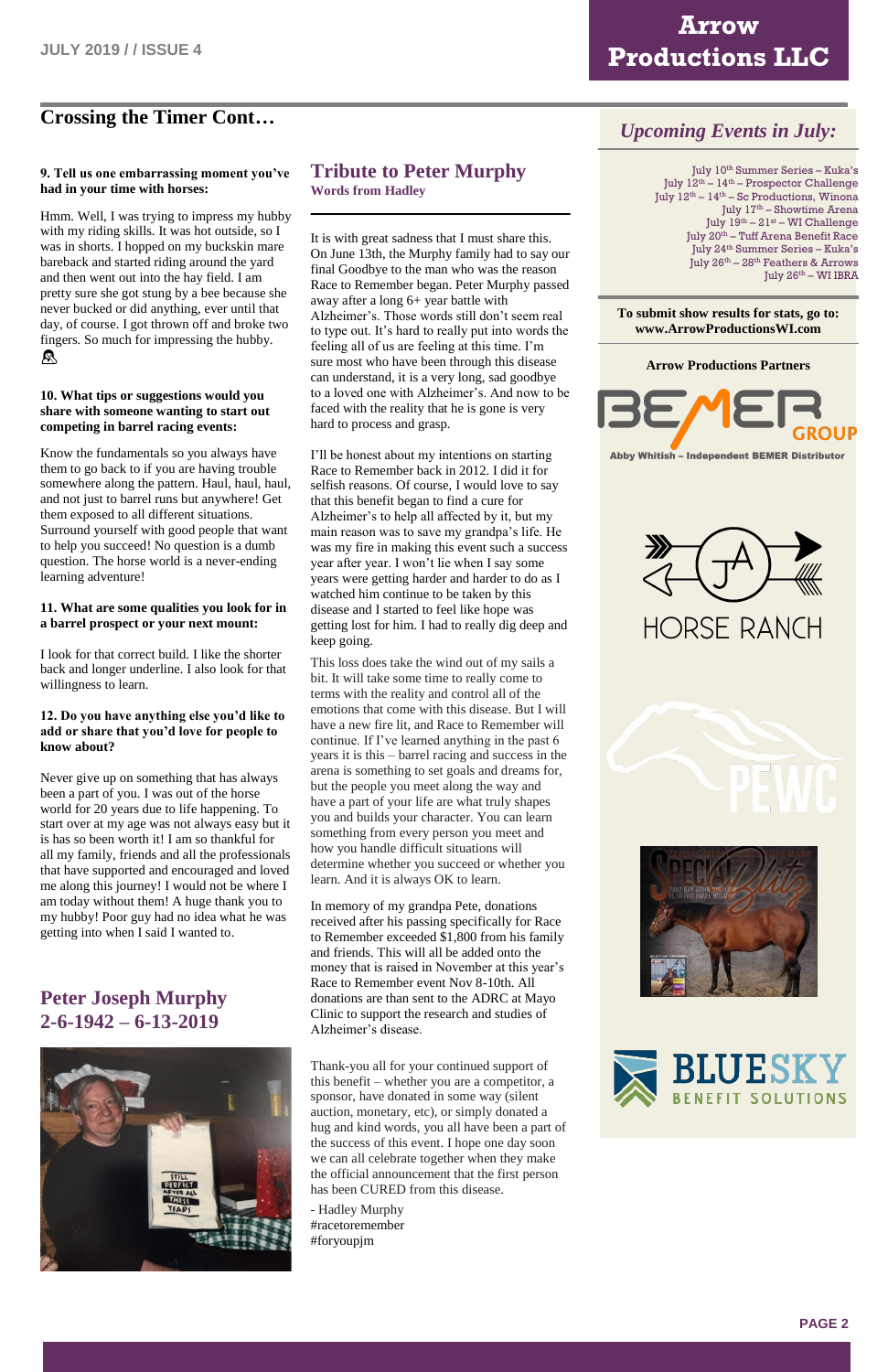**PAGE 3**







#### **LEARN MORE** Talk with your Colonial Life benefits representative to learn more.

## *Pictured Below: Rachel Lueth on Rocky* **Spotlight on Arrow Productions Sponsor Rachel Lueth – Blue Sky Benefits/Colonial Life**

**Author: Shelly Olson** 

### You don't miss it until you need it. Insurance.

This month's featured partner is Rachel (Rae) Lueth with Blue Sky Benefits. Blue Sky Benefits is a local agency that provides corporate level benefits to employers of all sizes through Colonial Life Insurance Company. Rachel is a licensed agent in both Minnesota and Wisconsin. She has over eight years of experience guiding businesses through the multitude of options that insurance coverage can offer. As a bonus to the readers of the Arrow Productions newsletter, she is a fellow barrel racer and overall horse lover.

Attracting and retaining quality employees is a concern in any economic cycle. Attracting and retaining employees in a time of low unemployment is of even greater concern. Blue Sky can help with this concern. The percentage of employers that offer added voluntary benefits to employees is low. Colonial Life provides group rates to the employees of various sized companies so that the employer has an advantage over their competition. The confusion of required health coverage can be overwhelming to decipher, however, with the customer service focus of Blue Sky representatives like Rachel, individuals can gain peace of mind with a coverage that is affordable and useful if needed.

### **What can Blue Sky Benefits provide to small businesses?**

Added benefits at a fraction of the cost. Most small businesses need an advantage to offer more than the customary employer funded health insurance. With added voluntary benefits, small businesses can help provide accident, disability, life, cancer and dental insurance at a rate that competes with large companies. Small business owners are often boots-on-the-ground and have very little time to manage a benefits package and communicate its value. Rachel is the resource to help the business owner with the options and how to best use them.

### **Why would a large corporation need a resource such as Blue Sky Benefit Solutions?**

The support that is offered to the corporation's human resource department makes the benefit analysis a one-stop shop. With many employees comes a large number of concerns such as cost management, dependent review and administrative support. When there are changes to the benefit packages having a support network to help with the communication to employees is valuable. Many of these corporate benefits are offered on a pre-tax basis which is always a helpful perk for an individual's bottom line. In addition to the financial advantage, there are several complimentary incentives when one becomes a partner with Blue Sky Benefits. The incentives could include core enrollment with an all-inclusive enrollment platform, preenrollment education and marketing employee communications, wellness programs, teledoc, and legal document writing, such as wills. Give Rachel a jingle at 612-251-5913 or email at rachel@blueskybenefits.com for your first-rate service.







# *Want to see your ad here? Contact [Arrowproductionswi@gmail.com!](mailto:Arrowproductionswi@gmail.com)*